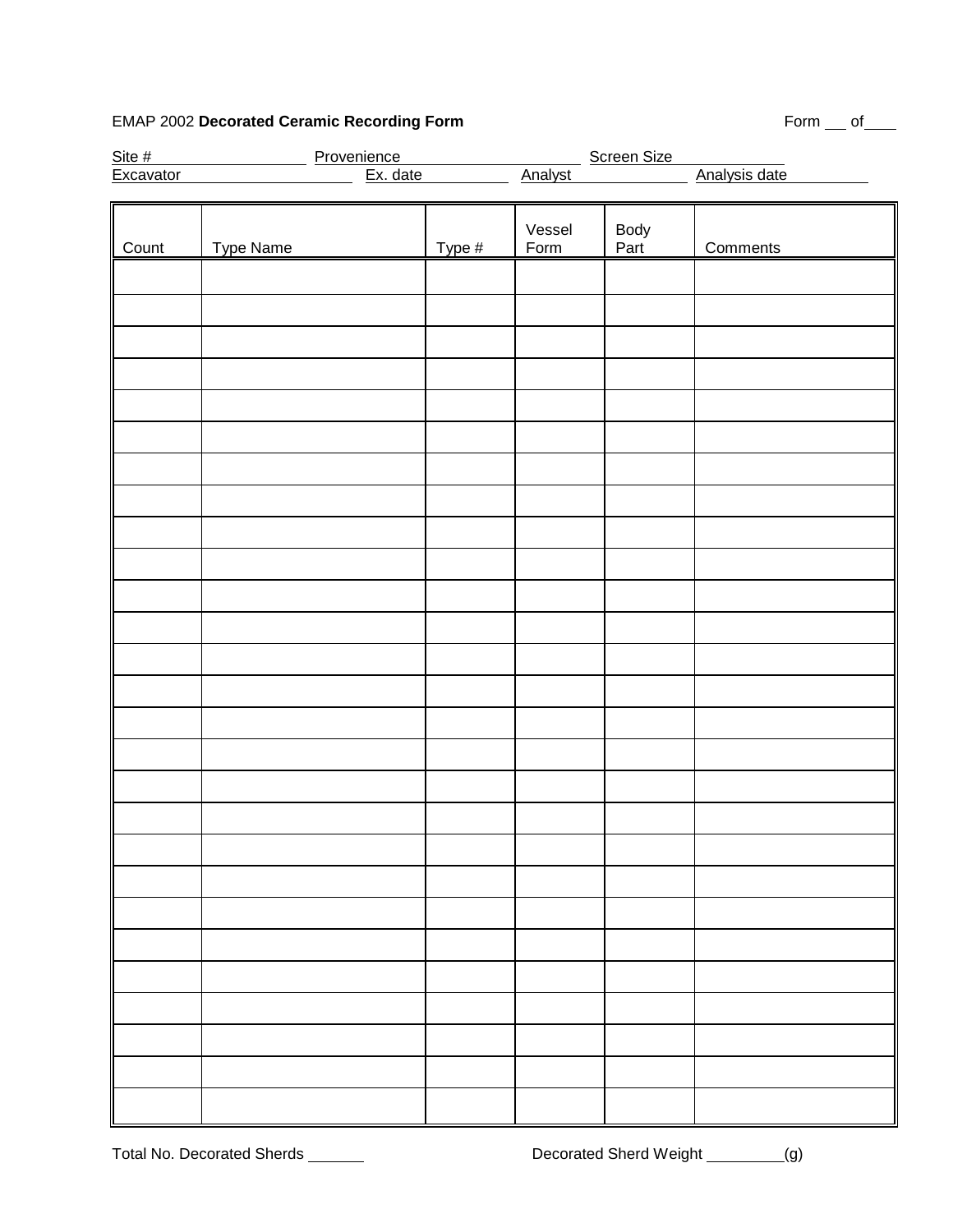### **EMAP 2002 Ceramic Recording Instructions**

There are two ceramic databases. In the decorated database each sherd gets its own line (one case=one sherd). In the non-decorated database each provenience (unit-level-locus/slash) gets its own line (one case can include many sherds).

Begin the analysis of a bag by separating the decorated and undecorated sherds. Decorated includes anything that has a painted design and/or that has slip (i.e., all red and white wares). Undecorated includes brown ware (and the rare gray ware) and may be plain, polished, smudged, and/or textured (i.e., corrugated, scored, incised, punched etc.). Determine the sherd weight in one of two ways: 1) weigh the sherds themselves (i.e. take them out of the bag) and record the weight, or 2) weigh the sherds in the bag and subtract the weight of the empty bag. Empty bag weights are as follows: small  $-1.4g$ ; medium  $-6.7g$ ; large 21.4g. Record the decorated and undecorated sherds separately. Record the net weight in grams of the decorated and undecorated sherds separately. Then separate out the rims. Bag all the rims together, all the decorated body sherds together, and all the undecorated body sherds together. Each bag gets two ink written labels, one on the inside, one tied to the outside. Write **R** in the lower right corner of the labels for recorded bags, then put them in the appropriate box.

**Decorated sherds** are recorded on the blank table (one form per bag). If you need more than one form per bag, indicate 1 of 2, 2 of 2, etc. If you use more than one sheet per bag, do the totals at the bottom for the entire bag on the last sheet only. Staple the forms together. You may group together sherds with identical classifications. That is, if you have ten sherds of the same type, vessel form, and body part, record 10 in the first column and record the appropriate type, form, and part. If you have another sherd of the same type and part but of a different form, that sherd gets its own line.

Vessel Form **B** (bowl), **J** (jar), or **I** (indeterminate).

Body Part **B** (body) or **R** (rim).

Type Give both the name and number, as listed on the type sheet. Do not add to the list of types without checking with the project directors. Try to record types in numerical order (i.e., Mogollon R/Br at the top). If you end up with some lines out of order, put those at the bottom of the sheet and indicate that they are out of order.

Mystery sherds If you come across a sherd that you think should be identifiable (i.e., it is well-preserved and has distinctive characteristics) but that no one can identify, treat it as a mystery sherd. Record mystery 000 under type name and number; mystery sherds will not be entered into the computer database. Pull the mystery sherds from their bags and replace them with an ink-written note on a piece of index card that specifies how many sherds were pulled and when. Bag the mystery sherds separately, clearly marking the label as mystery, and box them separately. When the mysteries are identified, the recording sheets will be updated and the sherds will be returned to their appropriate bags.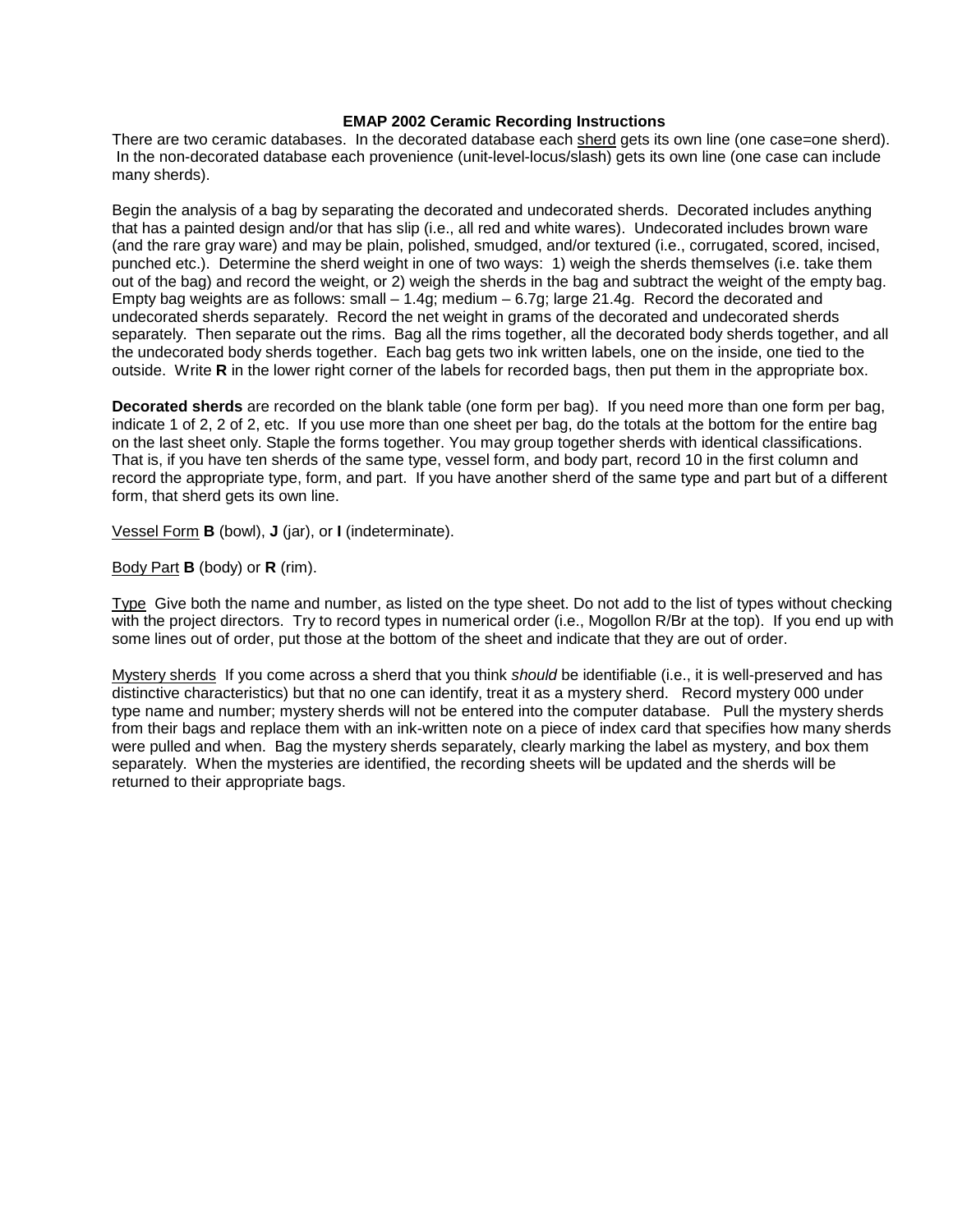## **EMAP 2002 Ceramic Recording Instructions**

# **Undecorated sherds**

Undecorated sherds are recorded on the table that includes the list of undecorated types (one form per bag). If you need more than one form per bag, indicate 1 of 2, 2 of 2, etc. If you use more than one sheet per bag, do the totals at the bottom for the entire bag on the last sheet only. Staple the forms together.

Smudged means you think the sherd was intentionally smudged, not simply blackened from use. Smudged vessels have absolutely black and polished interiors.

We are attempting to distinguish between a more northern style of well-defined corrugation (often with at least some portion of the corrugations being indented) and a more southern style in which corrugations (sometimes indented) are smoothed over. Both were probably made locally, so the distinction is far from clear in many cases. In general:

If it has nice clear indentations, call it Indented Corrugated (79 or 80).

If it is corrugated but not indented and not heavily obliterated, call it Flattened Corrugated (73 or 74).

If the corrugations (whether indented or not) are partially smoothed over, call it Obliterated Corrugated (82 or 88) Note that the number is eighty-eight.

If it has both regular corrugations and indented corrugations, call it Patterned Corrugated (84).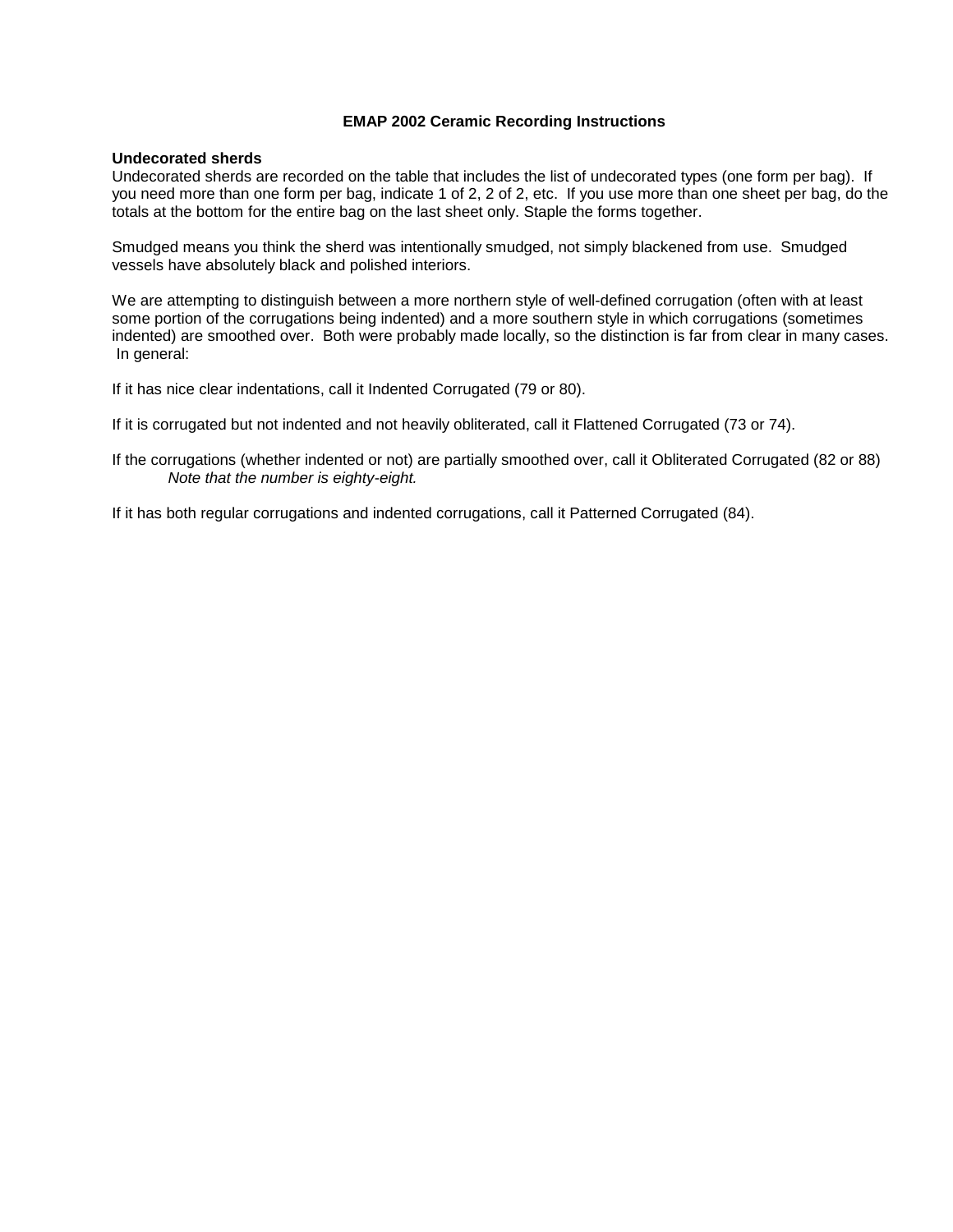### Decorated Types

Mimbres Types - see Scott (1983), Anyon and LeBlanc (1984) and attached guide. Mimbres "white" wares are really brown wares with white slip. The combination types mean either/or. For example, you would choose 007 (Transitional/Classic), if you are sure a sherd is either Transitional or Classic (i.e. not Boldface), but you cannot determine whether it is Transitional or Classic.

001 Mogollon Red-on-Brown

- 002 Three Circle Red-on-White 003 Three Circle/Boldface
- 004 Boldface Black-on-White
- 005 Boldface/Transitional Black-on-White
- 006 Transitional Black-on-White
- 007 Transitional/Classic Black-on-White
- 008 Classic Black-on-White
- 009 Classic Polychrome
- 010 Indeterminate Mimbres White
- 011 Socorro Black-on-White
- 012 Chupadero Black-on-White
- 015 Reserve/Tularosa Black-on-White
	- Use 015 if you are sure a sherd is Reserve or Tularosa but you cannot determine which type. If you are sure it is Cibola but don't know what type, use 020.
- 018 Reserve Black-on-White
- 019 Tularosa Black-on-White
- 020 Unidentified Cibola White Ware<br>048 Unidentified White Ware Note
- Note the number out of order

White Mountain Redwares (see Carlson 1970) are identified based on the distinctive thick red/orange slip and creamy/buff paste. In general, WMR bowls with black paint on the interior and white paint on the exterior are St. Johns Polychrome (025). WMR bowls with black paint on the interior and nothing on the exterior should usually be classified as unidentified (029) unless they have some distinctive design.

- 021 Puerco Black-on-Red 022 Wingate Black-on-Red 025 St. Johns Polychrome 029 Unidentified White Mountain Redware
- 030 Indeterminate Red Painted Red or red-slipped ware with some kind of painted design.
- 031 Gila Polychrome Be sure about this one. If you're not sure, put it in the mystery bag.
- 032 El Paso Polychrome
- 033 Lincoln Black-on-red
- 034 Unidentified Red-on-Terracotta
- 036 Jornada Red-on-Brown
- 037 Unidentified Black-on-Brown
- 038 Jornada Polychrome
- 040 Ramos Polychrome 049 Unidentified Chihuahuan

051 Fugitive Redware 055 Playas Red (usually incised) 056 Red Corrugated 059 Indeterminate Red (no painted design)